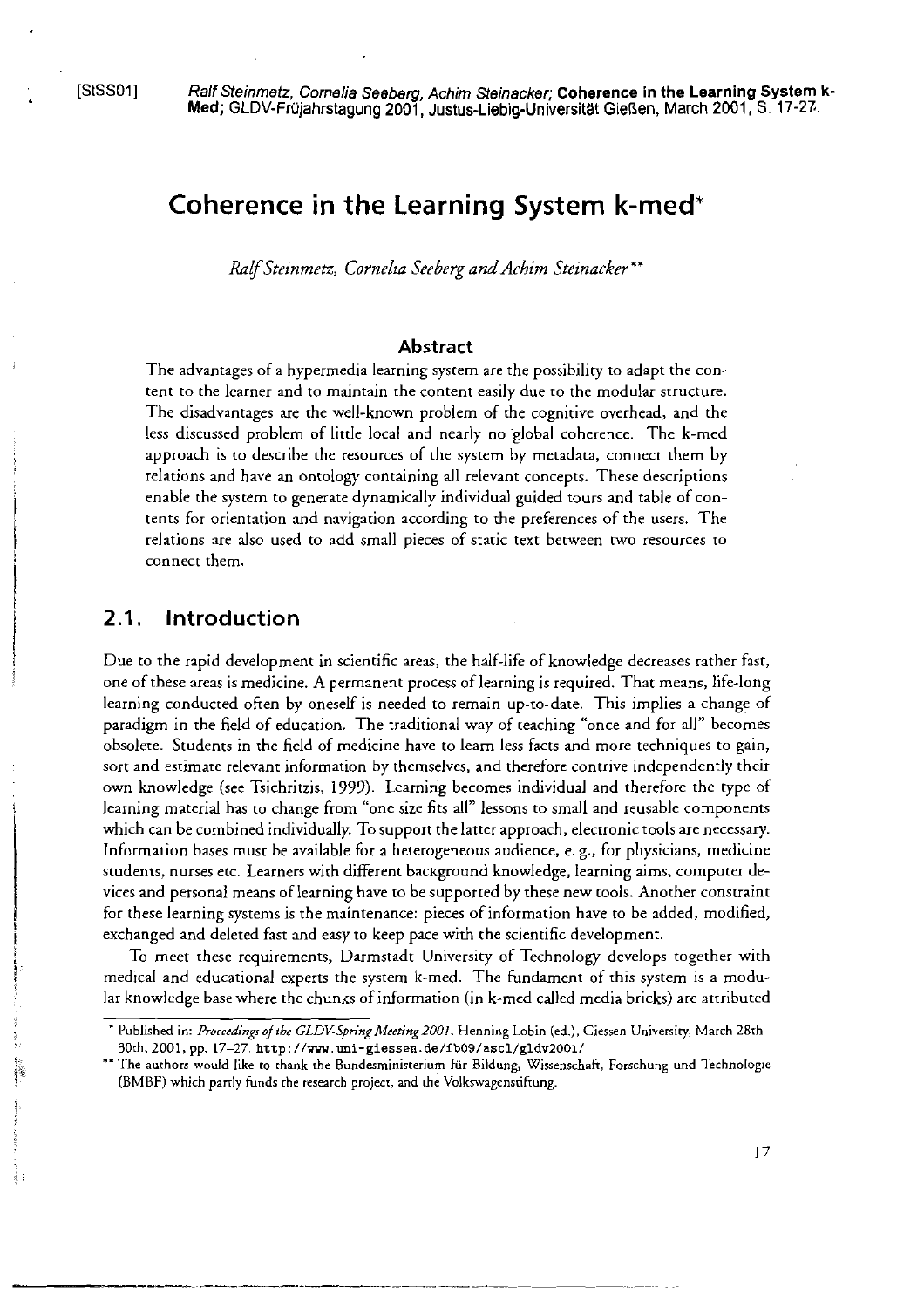by meta-information. In section **2.2** arid **2.3** we describe in detail the kind of knowledge base. The disadvantage of the modular approach is the missing coherence. Linguists distinguish between two kinds of coherence (see van Dijk and Kintsch, 1983). Local coherence establishes the relation between two subsequent sentences or--in the context of hypertext--between two nodes. Global coherence is ihe connection of larger parts or the whole rext, the classification of one part to others.<sup>1</sup> Readers can construct local and global coherence easier, if the authors assist them by giving the text a srructure and means to see this structure.

In section 2.4 we show a possibility to compensate this by exploiting the metainformation of the knowledge base.

## **2.2. Modular Knowledge Bases**

In this section we introduce the basic idea of modularity in a knowledge base of learning systems. We discuss the advantages and disadvantages. In section 2.3 we will show how the knowledge base has to be enhanced to counterbalance the drawbacks.

### **2.2.1. Characterization**

A modular knowledge base is characrerized by consisting of media bricks. The media bricks can be connected to others or not. Tliere is no order, no sequence given. Paths through the material can differ in contenr, length and order. The knowledge base as such has no linear order.

The best known example of a modular knowledge base is an encyclopedia. More relevant in the context of electronic learning systems is the concept of hyperrexr. Nielsen (1995) describes the characterization of hypertext as being nonsequential as the common and simplest definition.

### **2.2.2. Advantages**

Thcre are three major advanrages of the concept of a modular knowledge base:

- it enables the system to adaptively offer material to the learner,
- it makes it easy to maintain rhe kriowledge base and
- . it permits both the contribution of several authors and allows for the re-use of single media bricks independently from the actual system.

A modular knowledge base can substitute a number of books without the effort of writing several ones. A modular knowledge base makcs adaprivity possible. It can contain alternative material concerning one topic. Learners can get individual information on the level of single media bricks. These can differ in their data format, their level of difficulty, complexity and so On. A learning system which includes for example audio files reading out the rexts of rhe text files can be used by blind learners. When learners have the choice between a video and an image, they (or the system itself) can select the most suitable media brick with respecr to their technical constraints. Also the personal preferences concerning the media can be considered. One user

<sup>&#</sup>x27; The **wage** of rhe **words** "rext" **and** "hyperrext" should nor **cxclude** documenrs **with rnulrirnedia eleinenrs or** hyper**media.**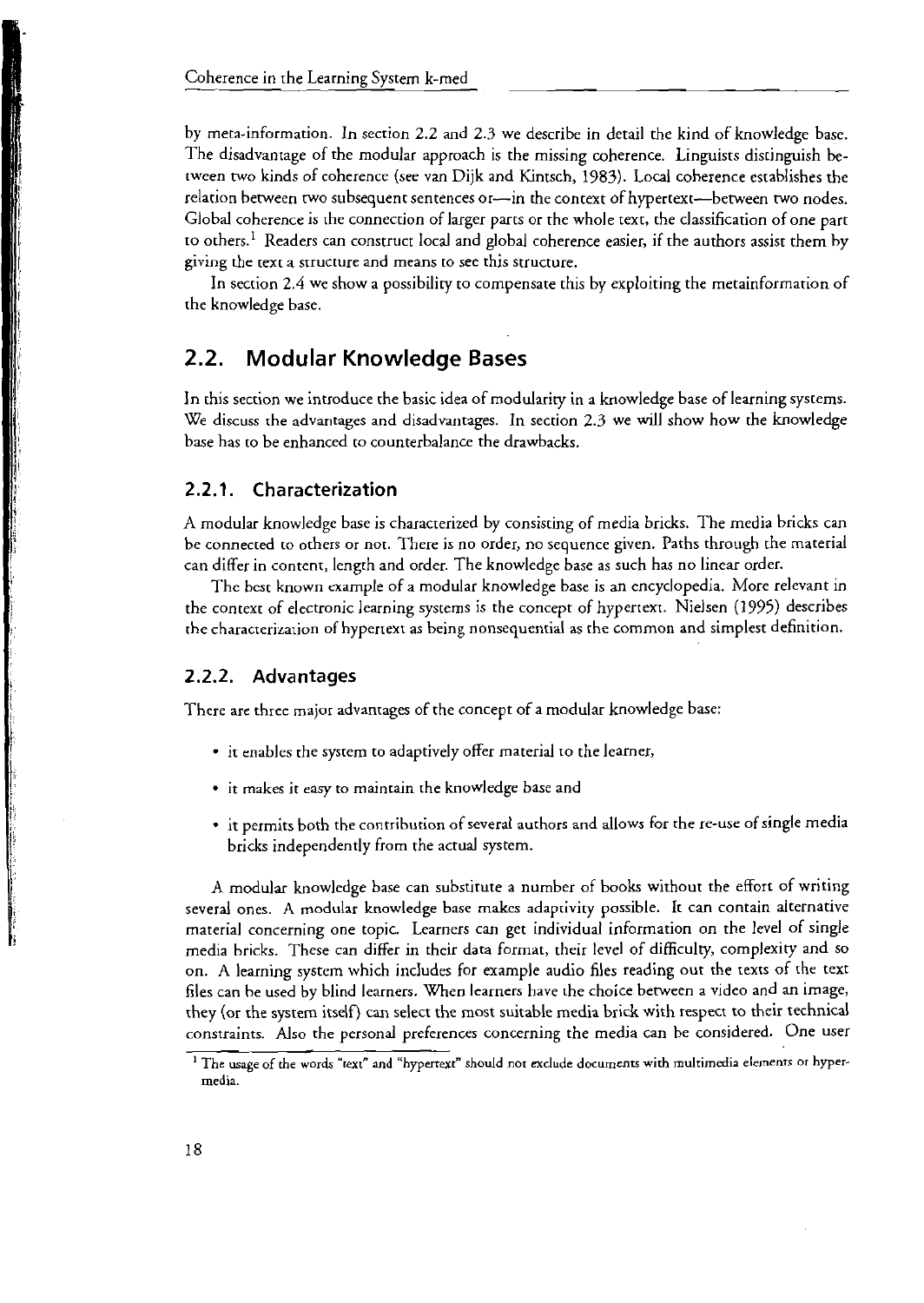learning a certain topic might gain help from a lot of examples, another might be better off without them.

But also on a more complex level, a modular knowledge base is the fundament of an adaptive offer of inforrnation. The needs of learners with different background knowledge (e. g., a first year student and a Ph. D. student) can be rner exactly. Additional inforrnation, probably a fairly big number of media bricks, can be read by learners with less experience. Some media bricks might be offered at the first reading but not at subsequent performances. This technique is realized for exarnple in the AHA-based Course 21690: Hyperrnedia Structures and Sysrerns at rhe Universiry of Eindhoven (Bra and Calvi, 1998). The orher way round, a very interesred learner rnighr be inclined to learn more details, probably a formula of a medicine or the biography of a mentioned person.

Different learning strategies can be supported, case-based learning as well as fact-based learning, an hierarchical approach as well as a problem-oriented motivation (Seeberg et al., 2000). Learners with different learning aims are interested in different aspects of the same topic. A physician has to know how to diagnose tuberculosis, whereas a nurse needs inforrnarion how to wait on the tuberculosis patient.

A learner might learn about the topic bacteria after reading something about the diarrhoea. In this case, ir is not sensible to include derailed inforrnation of salrnonella in the bacteria part, since he or she has learnt about it in the previous part about the diarrhoea. The orher way round, salmonella should be learnt in the bacteria part, if the learner has chosen the reverse order.

An information system has to be current. The modular knowledge base allows for an easy modification of the content. Since there are no text-immanent cross links between the media bricks, only rhe rnedia brick to be rnodified and its links are to be considered. Due to the sarne reason, sweral authors can contribute to the knowledge base. It is not necessary to know the complete set of information to add a media brick. Authors can link their media bricks to others without changing them. They can modify their models independently of the context, since there is none.

## **2.2.3. Drawbacks**

I

Normally, as rnentioned above, a rnedia brick contains less inforrnation than a book, an article or even a paper. The media bricks have to be written context-free: self-contained, semantically and syntactically discrete pieces of inforrnation (See Kuhlen, 1991). Authors contributing ro a modular knowledge base have to acquire new writing techniques. Sorne scienrists consider this an advantage: Baird and Percival (1989) and Streitz (1990) established the thesis that writing rnodularly prevents the author frorn linearizing his or her net-like structured knowledge and the reader from de-linearizing the information to build up a mental representation. Slatin (1991) states that especially student writers can better explore the basis of their thought by writing a linked hypertext system rathet than a linear text.

We think that if it is really possible to transfer the mental representation of knowledge onto a hypermedia system, this might be on the contrary a disadvantage. For gaining knowledge from information, it is necessary for the learners to find rhe contexr and relations of learnt inforrnation against the background of thcir already existing knowledge. This cannot be adopted autornatically frorn sorneone else.

It is also questionable whether the link structure of a hypertext system matches the mental representarion of the author and the reader. Conklin (1987) doubts that it is easier to write a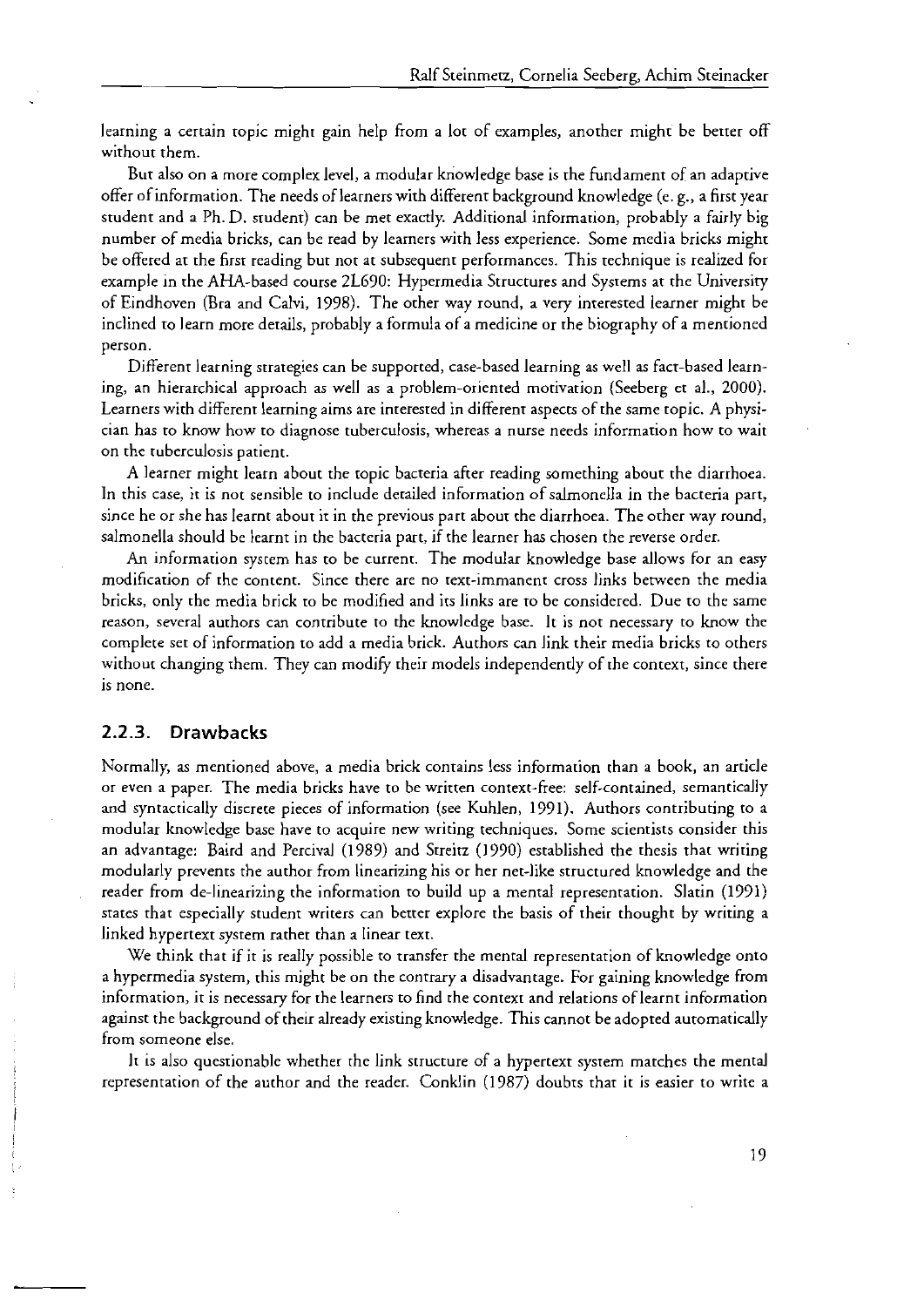net-like structure instead of a linear text because of the cognitive overhead for the author.

Beside this problem, the authors cannot use their trained techniques for composing a good text (see van Dijk and Kintsch, 1983), such as stating the connection between wo paragraphs in form of "As we have seen in chapter  $2, \ldots$ " or "Another approach is  $\ldots$ "; it is not possible to continue an exarnple, as the learner has not necessarily read rhe firsr part and so on.

.4 rnedia brick has to be described in rnore detail than sections of consecutive text in order to find it and offer it at the appropriate place and to make it accessible for external users. The task of describing is rhe task of the authors. Publishing houses rnake the experience that traditional authors rry to resist this.

Also frorn the learner's point of view there are problenis: As Thüring et **al.** (1995) rnade clear, the readability of an hyperrnedia docurnent is influenced by wo factors: cohcrence iniproves, whereas the cognitive overhead due to rhe addirional efforr for orientation and navigarion decreases the readability. Thuring et al. concentrate on the cognitive overhead; they discuss the problem of coherence as easy to solve: authors should state the semantic relation between two rnedia bricks in form of typed links and they should provide a context. This works for a relatively small hypertext system and a homogeneous audience. But as soon as the system is meant to provide relevant inforrnation for a broader group of learners, the nurnber of the nodes and relations becornes too huge to overview thern at a glance. This way, rhe cognitive overhead grows even rnore. Especially for learners who, by rhe nature of learning, da nor know rhe area rhey want to get informed about, it is hard to differentiate between germane and unimportant media bricks.

## **2.3. Description of the Media Bricks in the Knowledge Base**

In order to automatically create dynamic learning documents, k-med uses the Learning Object Metadata (LOM) approach of the IEEE Working Group P 1484.12<sup>2</sup> as metadata scheme to describe the rnedia bricks. **Wk** are aware of the facr thar rnaiiy people frorn the Adaptive Hyperrnedia System community believe that the metadata provided by LOM is not sufficient to fulfill all requirernenrs to use rnedia bricks described with LOM inside an Adaptive Hypermedia Learning System. People argue that it is not possible to achieve the purpose "To enable computer agents to automatically and dynamically compose personalized lessons for an individual learner", which is specified in the Project Auchorizarion Request (PAR) Form of the working group. One of rhe rnain prerequisires ro accornplish this purpose, is supporring coherence beween rhe rncdia bricks. Learners usually tend to distrust working documents which were generated adaptively by compurer systcrns. This will ger the worse, rhe less coherence rhe systern can provide between two subsequent media bricks in the document.

## **2.3.1. Metadata Attributing Single Media Bricks**

LOM provides attributes divided in nine categories to describe a learning media brick. These categories indude attributes to represent properties like copyright or utilizarion aspects of the rnedia brick and atrribures which express the "pedagogicd properties" of the rnedia brick. The problem with these properties is that different authors have different conceptions about the values of these artributcs, wen if there is a fixed vocabulary for the attribute value. Computer based agents however have to examine exactly these fields if they want to make decisions about the

<sup>&#</sup>x27; DraFt **Srandard for Learning** Objecr **Meradata,** Version **4.V, http://ltcc. ieee.arg/doc/wgl2/LOM\_UD4.btm**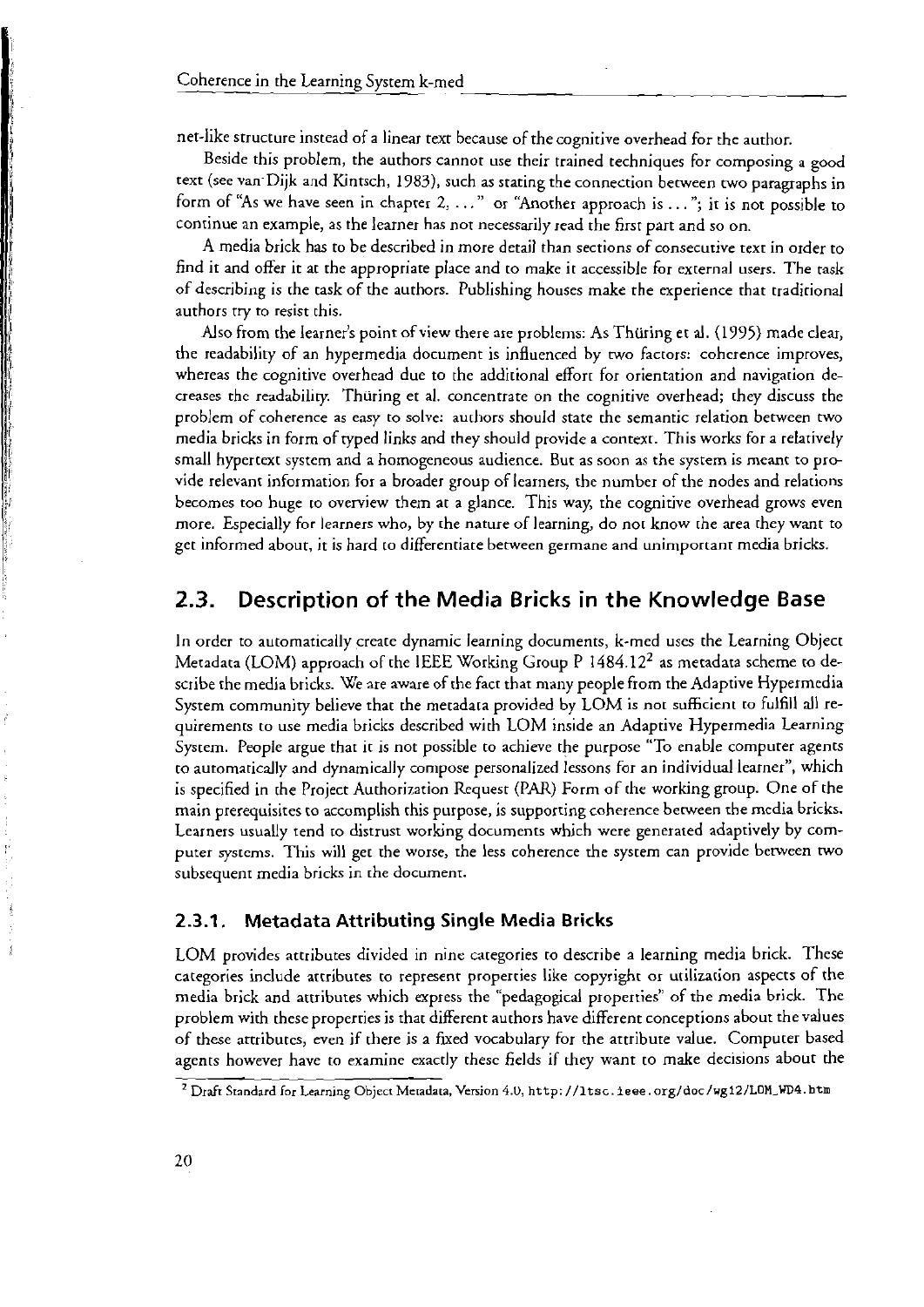|                     | Version 1 | Version 2 |
|---------------------|-----------|-----------|
| Mathematicians etc. | 16        |           |
| others              |           |           |

Table 2.1.: Results of the experiment whether different student-backgrounds yield different opinions regarding the difficulry of a rnedia brick

selection of a media brick from a pedagogical point of view. An agent for example, will tend to select rnedia bricks with the sarne value of the properry "sernantic densiry", if it has to arrange media bricks to form a document. If the authors of the media bricks had different meanings about these values, the generated docurnent will neither be very useful for a learner, nor be a coherent document.

The question is, whether this problern can be solved with other attributes or other values for the exisring attributes. **As** we will show with a srnall example, we believe that these will not lead ro better results for the generated docurnents. To ger a confirrnation that people with different background have different opinions about the difficulty of a media brick a simple test was rnade: Ferrnar's Last Theorem was forrnulared in two versions. The first one contained only mathematical expressions, the second one used no other mathematical symbols than " $+$ " and " $\equiv$ ", but explained the problem in a natural language. Test persons (about 90% with a university degree) were asked ro read these two versions and to answer the questions, which version was easier for them to understand and whether or not they have a mathematical or natural science background. The resulr is shown in tab. 2.1.

The figures suggest thar there is no "easy" or "difficult" version. The example shows that it is unpromising to specify objective descriptions about the pedagogical properties of a resource. To decide whether or not a resource is appropriate for a user in a current situation, more information about the context, where the resource shall be used, is necessary. Furthermore the system needs more information about the background of the learner and also the criteria of the metadata author, who has tagged the resource. These restricrs the effecrive use of algorithrns to calculate values like the level of difficulty of a document to closed systems. Only in a closed environment, all informations to classify a resource can be controlled and managed. Additionally more "pedagogical" metadata about a resource can be collected to generate a coherent document. The main disadvantage of a closed systern is obvious. The systern is not able ro use resources generated and described outside of the system. Furthermore not many authors of learning material are willing to provide enough metadata, because describing a resource with metadata can be a time consuming effort. Moreover the author is not always the best person to describe a media brick with metadata, because he or she doesn't have the specialized knowledge to provide the pedagogical properties of a media brick.

As soon as material, which was built and cagged outside the systern, is considered, the coherence of the generated docurnent decreases. Therefore, it is rnore unlikely thar the systern will be able to produce documents which can be presented to the learner. As we have shown above, more rnetadata does not necessarily guaranree a better qualiry of the generated docurnents. Even if the

21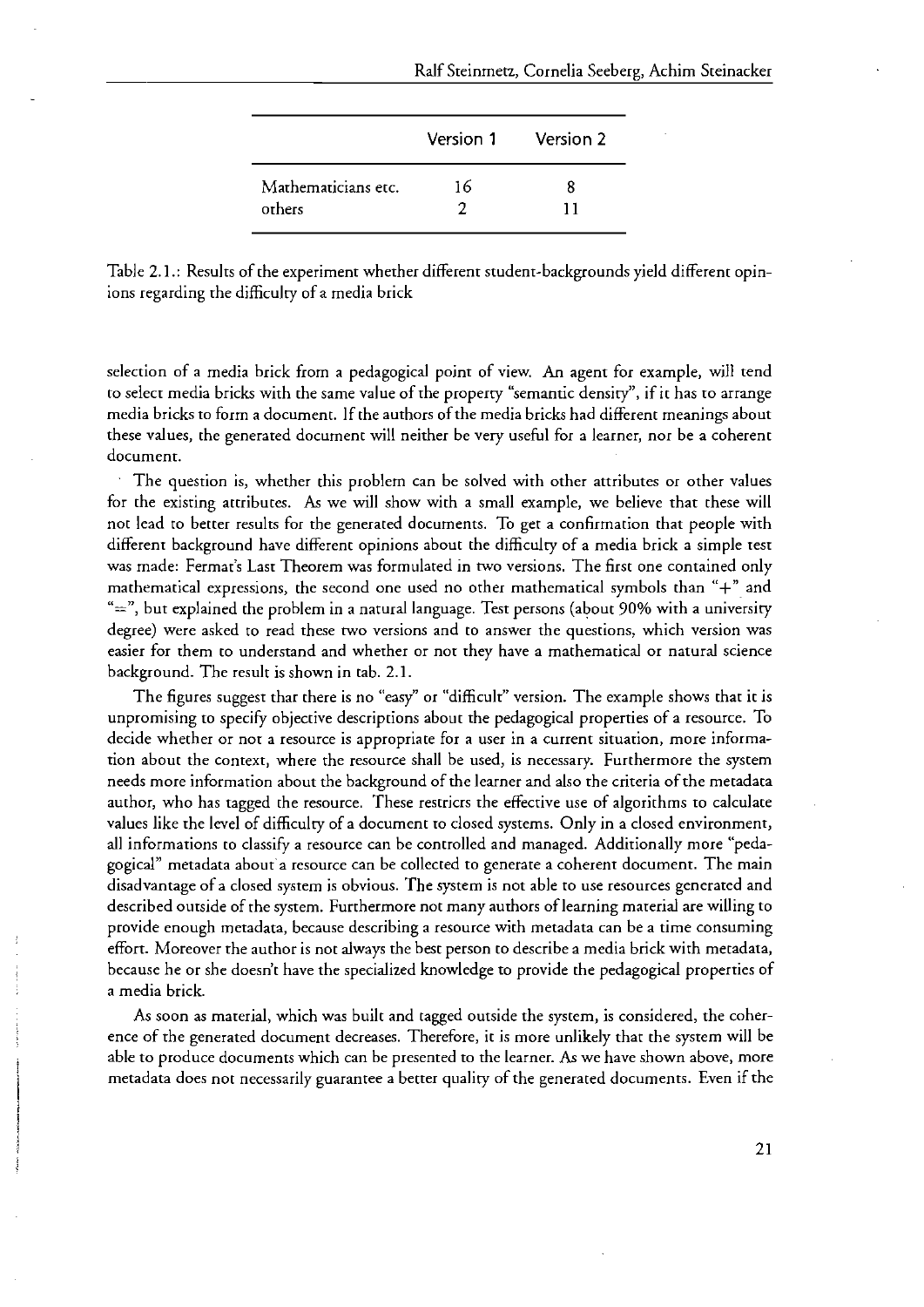document was generared of pedagogically fitring media bricks, the coherence inside the document can still bc low.

In contrast to metadata schemes used in closed Systems, the big advantage of LOM is, that it is very easy to find and (re-)use modular resources generared outside k-med. Having in mind how many resources described with LOM will soon be available, we decided to use this metadata scheme for our system, even if we have to accept some restrictions of LOM. As we want to show in section 2.4, we believe that it is possible to select appropriate media bricks described with LOM and some extensions we are using in k-med, to generate a coherent document for an individual learner.

## **2.3.2. Relations between Media Bricks**

The sccond importani aspect for generating coherent documents of modular resources is the possibility to express explicit relationships between media bricks. These relations can be used to consider methods from the instructional design, while selecting the media bricks. As an example, the system could first present a media brick discussing a problem. Starting from this media brick, the system could search for media bricks connected to the first one in a way, which represents that the following media bricks are examples or solutions for the problem treated in the first media brick. The proposed values for the relation category of LOM are taken from another metadata scheme for multimedia documents, Dublin Core  $(DC)^3$ . The values are.

I isPartOl, HasPart, IsVersionOf, HasVersion, IsFormatOf, HasForrnat, References, IsReferencedBy, IsBasedOn, IsBasisFor, Requires, IsRequiredBy )

Unfortunately, the bibliographical background of these relations is obvious. Furthermore the relations mix content-based and conceptual connections between the media bricks. The fact that a media brick is referencing another one, is an indication that the media bricks contain information about the same topic. It is not enough information for a computer based agent to decide, if these connected media bricks can be presented in a certain order. The relations "isPartOf/hasPart" and **"isVersionOf/hasVersion"** are not sufficient. These relations can be useful for organizing and managing generated lessons. To generate the lesson itself they are not helpful. The relation "Requires/isRequiredBy" is also inappropriate. If a media brick completely depends on the existence and accessibility of another media brick, the approach of independent and reusable learning media bricks gets complerely lost. A media brick, which cannot be extracted from a system and used in another system, without also extracting all depending media bricks does not need to be described at all. Media bricks connected with the relation "isBasedOn/IsBasisFor" have the same problem. If this relation expresses a content based connection between two media bricks, there is no difference benveen a "isBasedOn" relation and a "isRequired" one. If someone wants to express the fact that a media brick **is** dealing with a concept, which is explained in another media brick, he or she shouldn't express this fact with connecting two concrete media bricks or, in other words, representations of the concepts. This kind of connection is independent of rhe actual media bricks and should therefore be modeled separately

From our point of view, relations between single media bricks should be restricted to didactic relations. These are for both a computer-based agent and a human learner useful to gain additional, more profound or explaining material. A short characterization of these rhetorical-didactic relations and how they are used to establish coherence is given in the nexr section.

<sup>&</sup>lt;sup>3</sup> The Dublin Core Metadata Initiative, http://purl.org/dc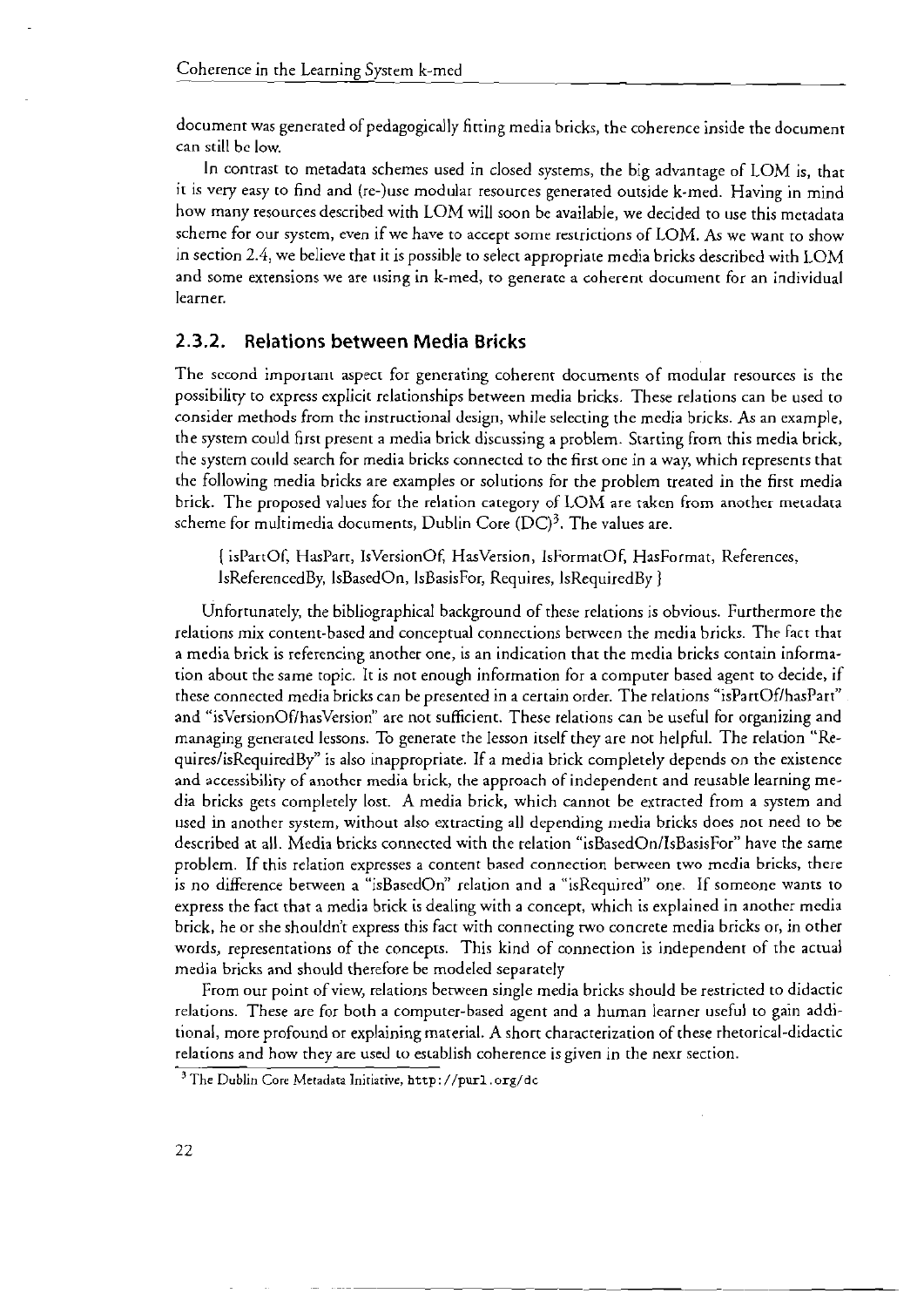## **2.3.3. Formal Representation of the Knowledge Domain**

In k-med, the semanric relations of the conceprs described in rhe media bricks are modekd separately from the actual content, the media bricks. k-med uses for this purpose an onrology, thar is a networked structure to browse and navigate through medical termini. Moreover media bricks are attached to medical knowledge, which is independent from the media. A logical and consistent ontological design requires types of conceprs ro reflect the entities within the knowkdge domain (i. e. medicine), relation rypes to model the relations berween conceprs, and axioms (Sraab and Mädche, 2000). Axioms supervise the process of knowledge modeling logically, rhey come inro play while building conceptual and relarional instances. For example we use inverse relarions, which are automatically fired, when a relation is drawn between two concepts. Another example is the maintenance of hierarchical relations. We have to formalize rules, which guarantee rhe establishment of a relation like "diarrhoea is caused by bacterium xyz" whenever we draw a relation "bacrerium *xyz* causes diarrhoea". If we order concepts hierarchically, we wanr to avoid relations like "the skeleron is apart of rhe bones", if we already have the relation "the bones are a functional parr of rhe skeleton" (Uschold and King, 1998). The media bricks are connected ro the respecrive concepr of the such consrructed knowledge domain.

## 2.4. **Coherence**

A criterion of a rext is coherence. As Kuhlen (1991) remarked rhere cannor be (and from our point of view should not be) coherence in a hyperrext sysrem as such. Ir is up to the users to creare coherence for rheir individual path through the system. An educational hyperrext system should support rhe learners at this rask.

In the following secrions we show how this supporr can be added ro learning sysrems with a modular knowledge base.

### **2.4.1. Local Coherence**

Traditionally, the authors assume the job of relaring two subsequent sentences or paragraphs. The basic tool is the order of the sections. Phrases like "lt follows . . . " or "Whereas, . . . " etc. srate the kind of relation between rhe sections, the second sentences or paragraph is a conclusion resp. a restriction of rhe firsr one. By using a consistenr vocabulary and a recognizable sryle, rhe authors can support the users at following rheir rrain of rhoughts and hence at building up coherence by rhernselves.

With a modular knowledge base-probably originated by several authors--none of these insrruments is available. In the following sections we show a possibiliry to add coherence ro such a knowledge base.

### **Guided Tour**

TO re-establish clues for coherence, some sysrems introduce guided tours, especially for beginnen. A guided rour is one linear parh through the material. By following the path, readers are discharged of the decision making whether two media bricks are connected ar all. They can assume rhar subsequenr media bricks are related. But adaptiviry and guided tour is a conrradiction in rerms. The "one size fits all" approach does nor meet the requirements of life long learning with respecr to individualiry.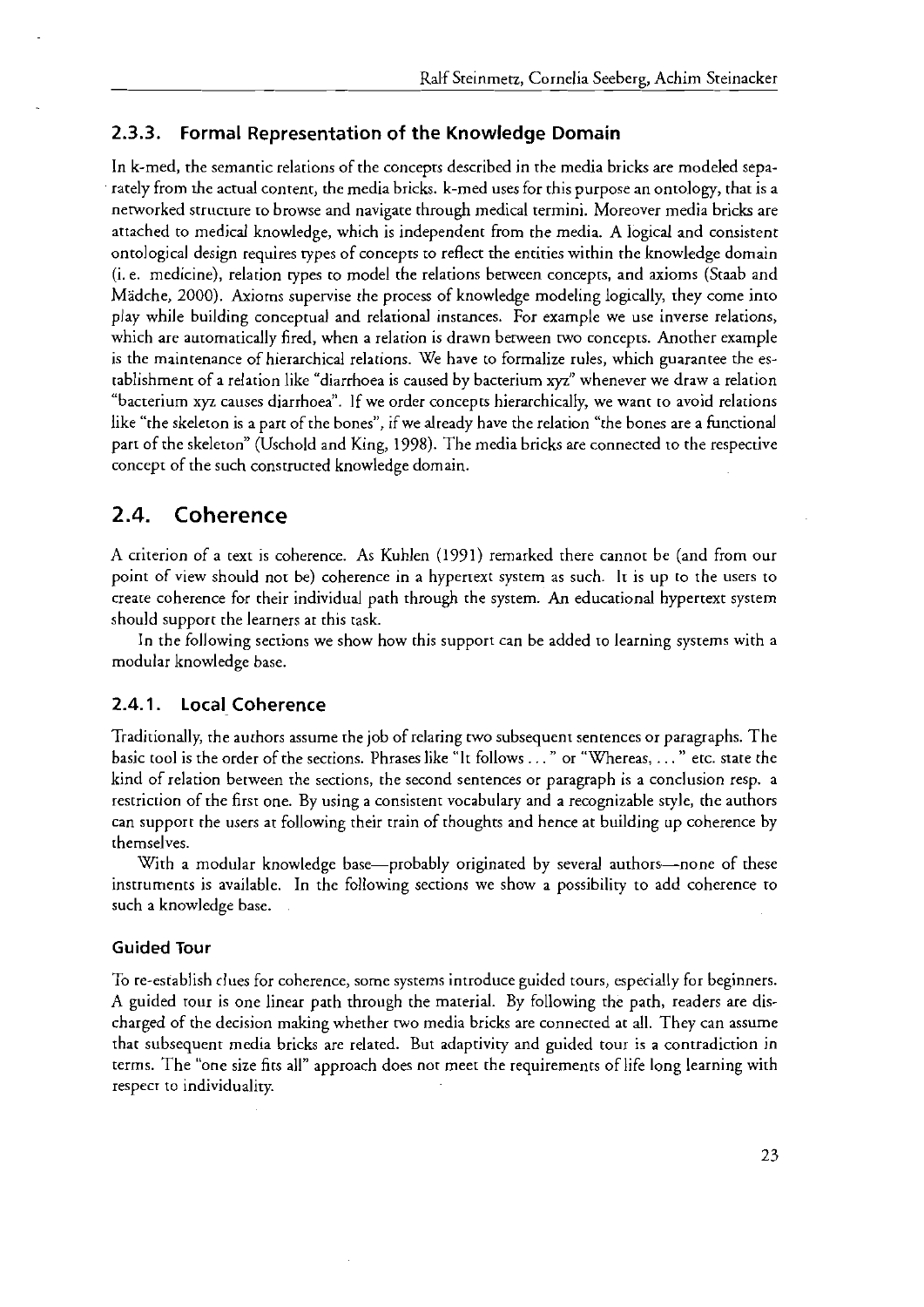The solution we suggest in the project Multibook are individually generated guided tours (Steinacker et al., 1999b). Here, no pre-fixed sections of media bricks are represented to the learners. The lessons are dynamically composed according to the user profile. Statements explicirly given by rhe learners as well as the learning history and User behavior are considered. The informarion gained from the user profile is matched to the formal description of the knowledge base. For more details see Seeberg er al. (2000). In k-med, a human teacher takes care of this rask since for medicine students rhe curriculum is rather fixed and the choice of the material in not completely up to the learners.

The learners are able to visir rhe neighbor media bricks which are not included in their guided tour. They can get a natural language list in **a** natural language with the names of links ourgoing from the current media brick. This way, a deviation of length 1 from the selected path is possible.

#### **Exploiting the Relations**

Any link between two media bricks represents a relation. Untyped links are not really helpful ro develop an understanding of the kind of relation. Typed links are fairly widespread and various. Some systems exploit the traffic light metaphor (see for example Eklund and Brusilovsky, 1998, Weber and Specht, 1997). Here, the links are dynamically labelled wich a recommendation whether to learn the media brick or not, according to the individual learning history of the user. This helps rhe learner to find a useful path, bur does not establish coherence.

Based on the Rherorical Structure Theory by Mann and Thompson (1987) we have developed a set of relations between media bricks. We call these relations rhetorical-didactic, examples are "explains" or "deepens" (for a more detailed list See Steinacker er al., 1999a). The relations are used to realize the adaprivicy for example to rhe level of difficulty and learning strategy. They can also be applied to give clues of coherence. The system adds in rhe presentation fixed shorr sentences between two media bricks according to the relation connecting them. An example of such a sentence is "The following will presenr deeper aspects." This way, we re-establish the textual clues for coherence. One rhetorical-didacric relation plays an additional role. If a media brick can be considered as a conrinuarion of another, rhey can be connected by the relation "continues". It is not necessary that the two media bricks are deeply semantically related. They may be a continued example: a media brick being a graphic of an apple might serve as an example for fruit, another media brick showing a sliced apple might illusrrate the strucrure of a stone fruit. By connecting these media bricks, the system can—if appropriate—present borh to the learner and constitute a thread, else missed in this surrounding.

### **2.4.2. Global Coherence**

#### **Overview over the Domain**

Clues for global coherence of a linear text can often be found in the way rhe text is presenred. The knowledge whether the present document are proceedings of a conference or a course book is an indication of its conrext. Ideally, the Users of an adaptive learning system should not be bothered by classifying this context, since they can assume that the information offered to them is adequate.

Normally, authors categorize their books by adding a blurb. Ofren here is stated the position of this book with respect to the knowledge domain. Articles or conference papers are specified wirh keywords.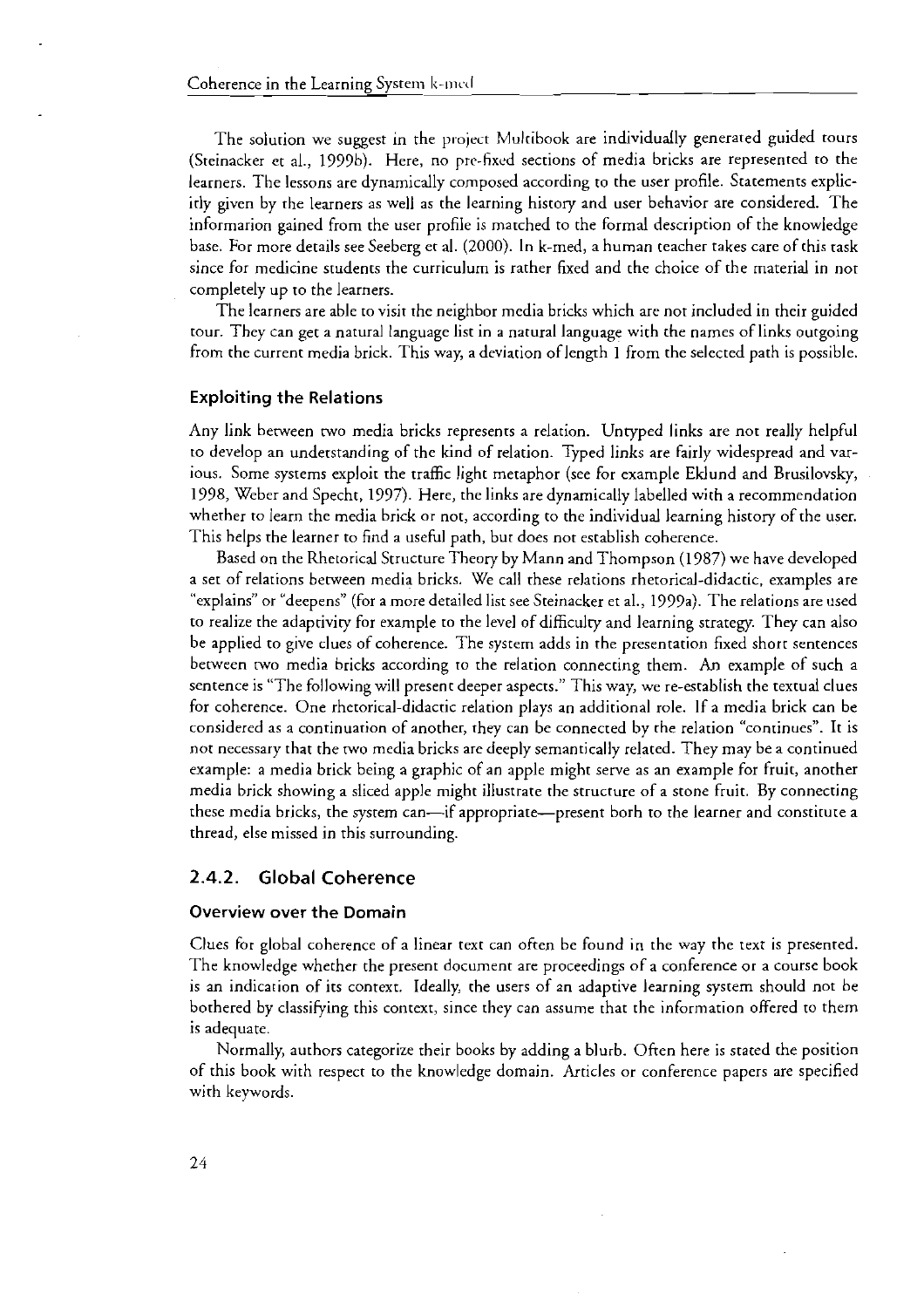In k-med, the learners are supported to classify the media brick or sec of media bricks ro a bigger context by showing them a simplified graphical presentation of the ontology where the media bricks are connected to. Up to about 30 nodes which can be atomic or subsumptions of severd nodes are displayed to the learner. The relations between the nodes are not well-defined semantic, but more associative ones. The user can explore this representation by expanding the subsumed nodes. With this tool, the learners can get an overview of the domain.

### **Table of Contents**

The mightiest tool for document-immanent global coherence is a table of contents. Tables of contents offer the readers an ovewiew of the srructure of the document. Authors manifest rhe order and hierarchy, and this way give clues of the position of the single parts in the document. Readers are always able to locate the present piece of information in the context of the whole document.

In Multibook, the documcnts are composed dynamically from the media bricks. There is no generally valid table of contents. Therefore, also the tables of content have to be created an rhe fly. We utilize the underlain ontology; concepts of the ontology servc as entries for ihe lable of content. The selection, order and hierarchy is determined by rules according to the user profile (Steinacker et al., 1999b). In k-med, the table of content is generated automatically according to the media bricks chosen by the teacher.

Which parts the user has already seen and where she or he is at the moment is indicated by colors. The dynamically generated table of contents has the Same functionality as in linear documents. Additionally, the learners can navigate on it.

## **2.5. Related Work**

**I** 

The problem of coherence in hypertext systems is well known. Different appoaches to solve it are done. Probably the rnost radical one is rhe concept of dynamic hypertext. The systems PEBA-II and ILEX as described in Milosavljevic and Oberlander (1998) use natural language generation techniques to create the documents tailored to the users. This way, the systems can generate linking sentences helping the user to build local coherence. These sentences are based an the relations between for example the current document and rhe previous one. For gaining global coherence the systems support the users by using the discourse history and comparisons of known concepts with the new ones. The results of the systems are really cxccllent. Bur cheir goals are restricted to description of an entiry and comparison. It is doubtful whether the technology works for texts of a more general character.

Some systems have as being a hypertext system a modular knowledge base, but are meant to be read in a prefixed order. Often they are the HTML version of a printed book. Users may dcviate from the given path, but ir is not recommended. In these cases, coherence is no problem. But are these truly hypertext systems?

Since for cstablishing coherence, text-immanent indicators are essential, any other solution cannot offer more than compensation. Some systems concentrate an displaying the context of the actual media brick. An example for this solution is SEPIA (Thuring er al., 1995). SEPIA'S presentation interface (SPI) is divided into four parts: The current document, rhe previous document, structural information about thc current document and about the immediate prcdecessors.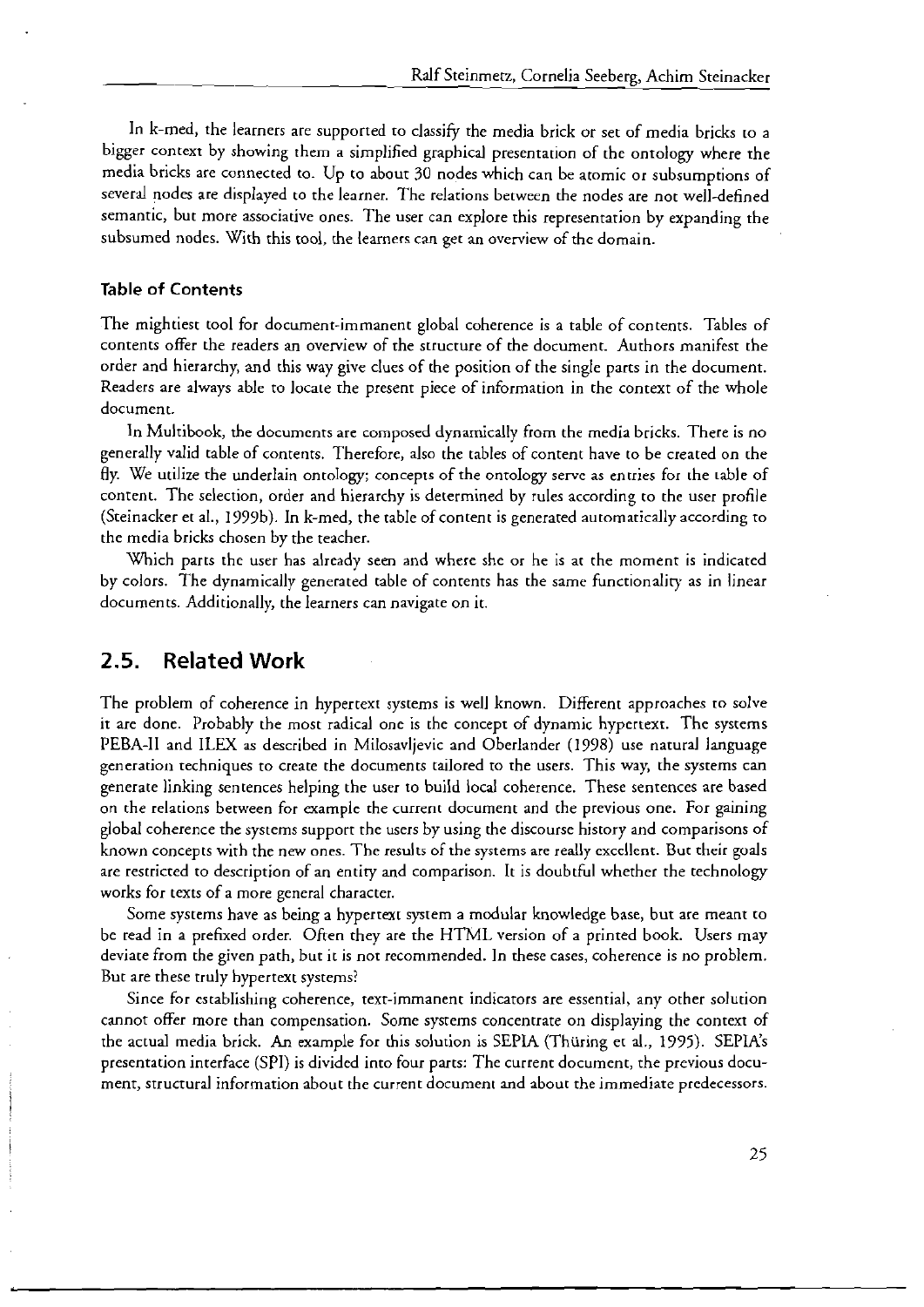Hereby, clues for both local and global coherence are given. The disadvantage is the cognitive effort to watch four different parts of the window, the missing clarity of the interface.

Other systems (Eklund and Brusilovsky, 1998, Henze et al., 1999, Weber and Specht, 1997) offer static tables of contents. The learner can recognize their actual position. This does not help the learners to establish coherence, if they do not follow the order of the table of contents.

#### Conclusion  $2.6.$

We have shown the necessity of a modular knowledge base to meet the requirements of life-long learning. Learners with different background, learning aims and methods should use the same knowledge base in order to spare the effort to produce many individual documents. Documents based on single media bricks have the disadvantage of lacking coherence. We have explained how the knowledge base has to be enriched by metainformation to provide means for building coherence. In the last part we described the concrete example k-med where rhetorical-didactic relations between the media bricks and the underlain ontology are used to re-establish both global and local coherence.

With the above described knowledge base and techniques we try to diminish the gap between adaptivity and good readability.

## Bibliography

BAIRD, P. AND PERCIVAL, M. (1989): "Glasgow Online: Database Development Using Apple's Hypet-Card". In: Hypertext: Theory into Practice, edited by McAleese, Norwood: Ablex.

BRA, P. DE AND CALVI, L. (1998): "AHA: A Generic Adaptive Hypermedia System". In: Proceedings of the 2nd Workshop on Adaptive Hypertext and Hypermedia. Pittsburgh.

CONKLIN, J. (1987): "Hypertext: An Introduction and Survey". Computer 20 (9). (published by the Computer Society of the IEEE).

EKLUND, J. AND BRUSILOVSKY, P. (1998): "Individualising Interaction in Web-based Instructional Systerns in Higher Education". In: Proceedings of the Apple University Consortium's Academic Conference. Melbourne.

HENZE, N.; NEJDL, W. AND WOLPERS, M. (1999): "Modeling Constructivist Teaching Functionality and Structure in the KBS Hyperbook System". In: Proceedings of the 9th International Conference on Artificial Intelligence in Education. Le Mans.

KUHLEN, R. (1991): Hypertext - Ein nicht-lineares Medium zwischen Buch und Wissensbank. Heidelberg: Springer.

MANN, W. C. AND THOMPSON, S. A. (1987): "Rhetorical Structure Theory: A Theory of Text Organization". Technical Report RS-87-190, Information Science Institute, USC ISI.

MILOSAVLJEVIC, M. AND OBERLANDER, J. (1998): "Dynamic Hypertext Catalogues: Helping Users to Help Themselves". In: *Proceedings of the 9th ACM Conference on Hypertext and Hypermedia*. Pittsburgh.

NIELSEN, J. (1995): Multimedia and Hypertext - The Internet and Beyond. Boston: AP Professional.

SEEBERG, C.; SADDIK, A. EL; STEINACKER, A.; REICHENBERGER, K.; FISCHER, S. AND STEINMETZ. R. (2000): "From User's Needs to Adaptive Documents". In: Proceedings of the Integrated Design & Process Technology Conference 1999. To appear in the 2000 proceedings.